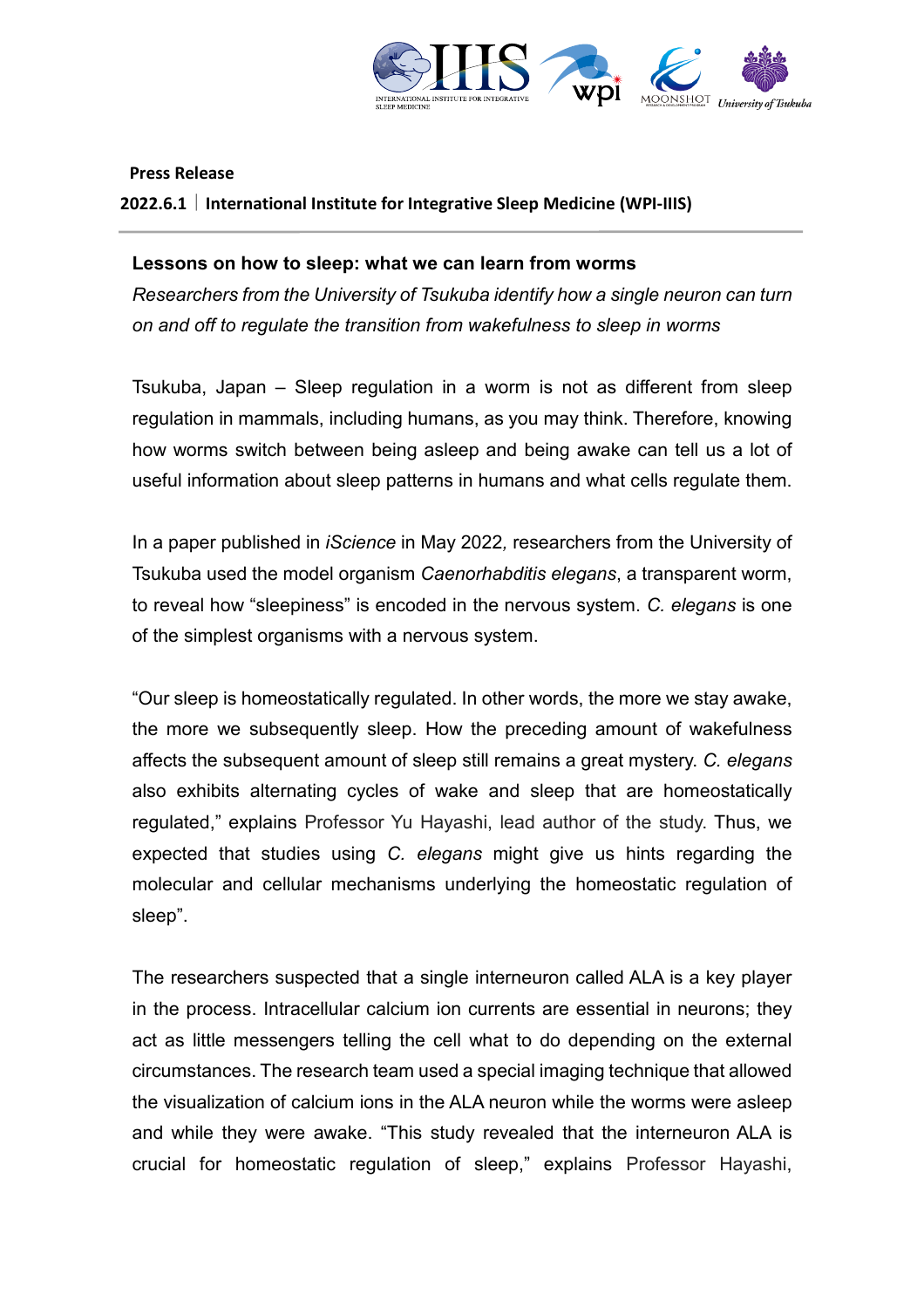confirming their initial hypothesis. "We observed that intracellular calcium gradually increased in the ALA neuron during wakefulness and rapidly decayed upon transitions to sleep bouts. In addition, we also found that artificial activation of ALA can cause an immediate transition to sleep. Thus, ALA seems to act as a timer that measures the amount of time spent awake, and when it reaches a certain level it will force the animal to fall asleep. We also found that this function of ALA requires a protein called CEH-17, which is highly conserved in mammals."



These findings shine light on the mechanisms in charge of the switch between sleep and wakefulness in worms. The next steps could involve studying similar mechanisms in mammals, such as mice and also humans. In addition, the knowledge that CEH-17 plays such a vital role in sleep is highly relevant to sleep dysregulation, and may contribute to the design of new treatments for insomnia and other sleep disturbances.

# ####

The article, "Intracellular Ca2+ dynamics in the ALA neuron reflect sleep pressure and regulate sleep in *Caenorhabditis elegans*," was published in *iScience* at DOI: 10.1016/j.isci.2022.104452.